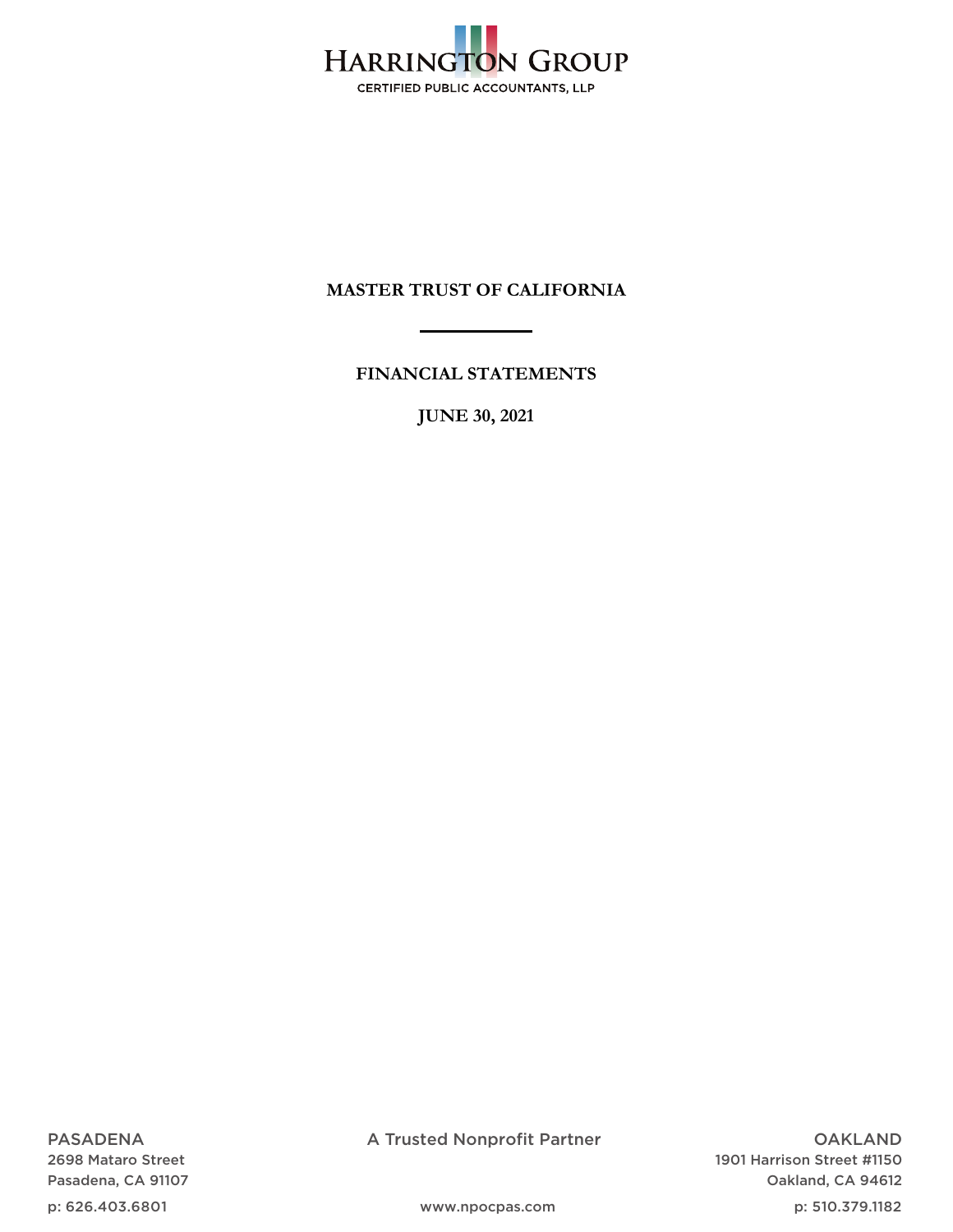# **C O N T E N T S**

| Independent Auditors' Report         | $1 - 2$       |
|--------------------------------------|---------------|
| <b>Balance Sheet</b>                 | 3             |
| <b>Statement of Trust Activities</b> | 4             |
| <b>Statement of Cash Flows</b>       | $\mathcal{D}$ |
| Notes to Financial Statements        | $6-10$        |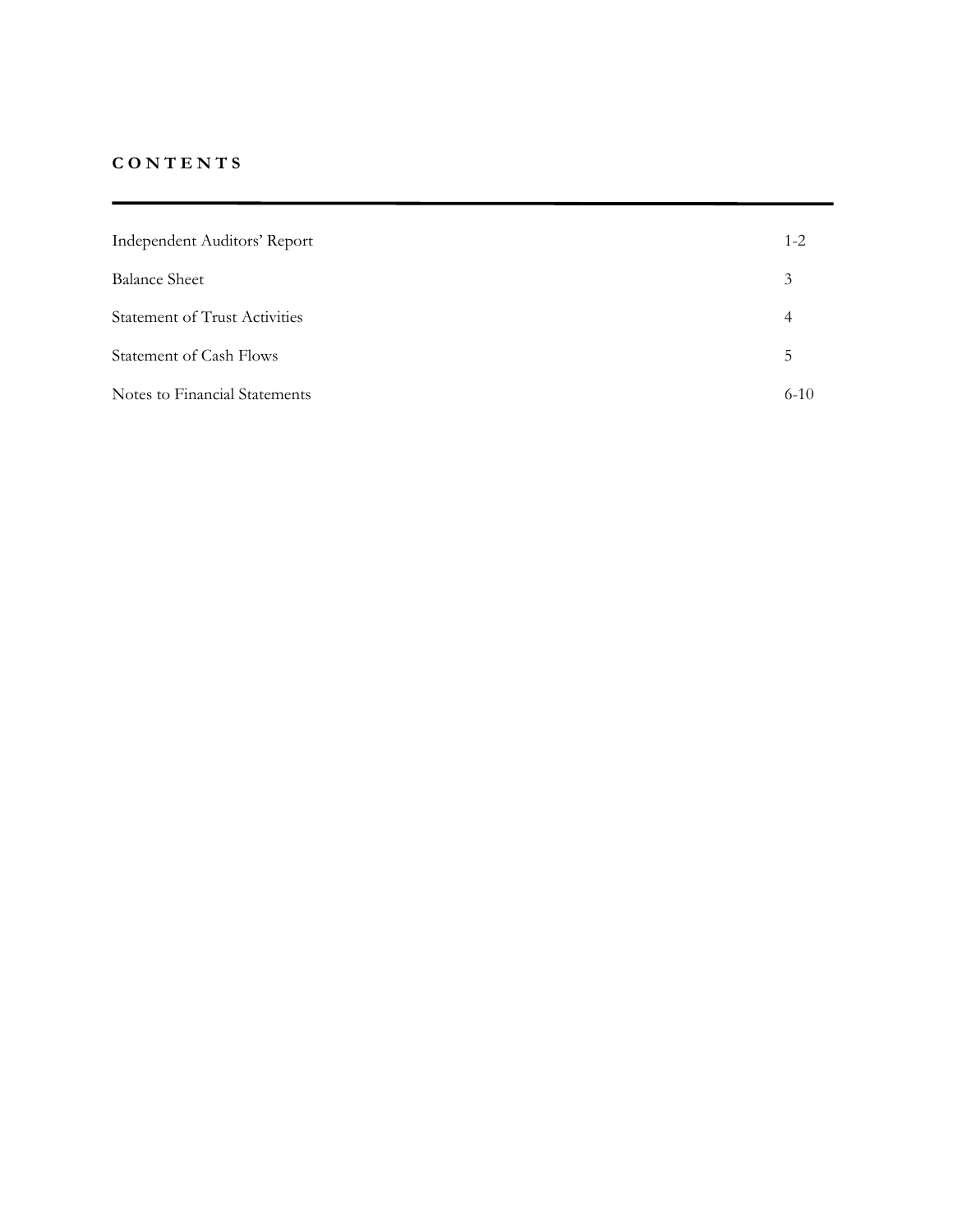# **HARRINGTON GROUP** CERTIFIED PUBLIC ACCOUNTANTS, LLP

## **INDEPENDENT AUDITORS' REPORT**

To the Board of Trustees Master Trust of California

#### **Report on the Financial Statements**

We have audited the accompanying financial statements of Master Trust of California, a division of Inland Counties Regional Center, Inc. (a nonprofit organization) which comprise of the Balance Sheet as of June 30, 2021, and the related Statements of Trust Activities and Cash Flows for the year then ended, and the related notes to the financial statements.

### **Management's Responsibility for the Financial Statements**

Management is responsible for the preparation and fair presentation of these financial statements in accordance with accounting principles generally accepted in the United States of America; this includes the design, implementation, and maintenance of internal control relevant to the preparation and fair presentation of financial statements that are free from material misstatement, whether due to fraud or error.

### **Auditors' Responsibility**

Our responsibility is to express an opinion on these financial statements based on our audit. We conducted our audit in accordance with auditing standards generally accepted in the United States of America. Those standards require that we plan and perform the audit to obtain reasonable assurance about whether the financial statements are free from material misstatement.

An audit involves performing procedures to obtain audit evidence about the amounts and disclosures in the financial statements. The procedures selected depend on the auditors' judgment, including the assessment of the risks of material misstatement of the financial statements, whether due to fraud or error. In making those risk assessments, the auditor considers internal control relevant to the entity's preparation and fair presentation of the financial statements in order to design audit procedures that are appropriate in the circumstances, but not for the purpose of expressing an opinion on the effectiveness of the entity's internal control. Accordingly, we express no such opinion. An audit also includes evaluating the appropriateness of accounting policies used and the reasonableness of significant accounting estimates made by management, as well as evaluating the overall presentation of the financial statements.

We believe that the audit evidence we have obtained is sufficient and appropriate to provide a basis for our audit opinion.

## **Opinion**

In our opinion, the financial statements referred to above present fairly, in all material respects, the financial position of Master Trust of California as of June 30, 2021, and the changes in trust liabilities attributable to beneficiaries and their cash flows for the year then ended in accordance with accounting principles generally accepted in the United States of America.

A Trusted Nonprofit Partner

OAKLAND 1901 Harrison Street #1150 Oakland, CA 94612

p: 510.379.1182

p: 626.403.6801

www.npocpas.com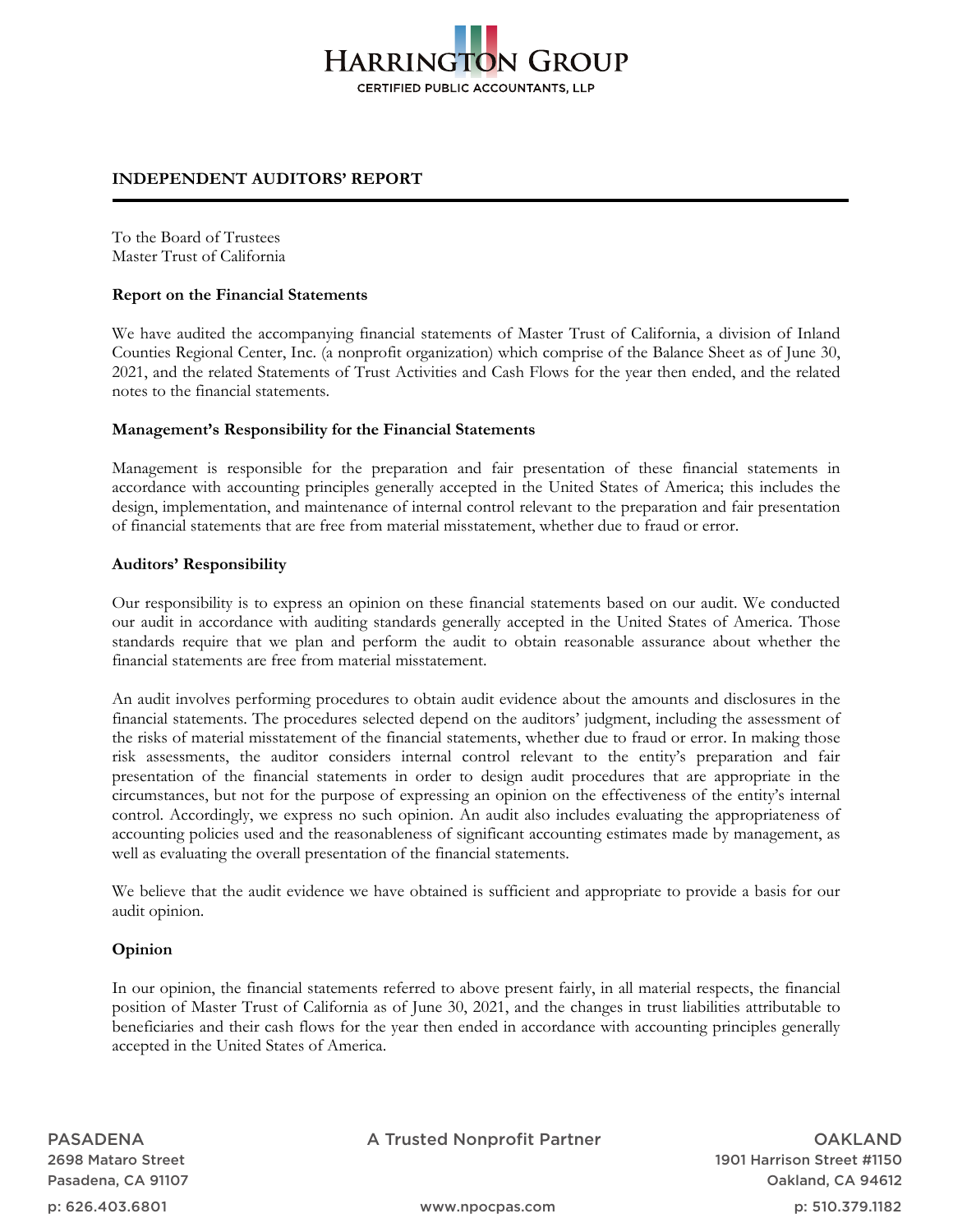## **INDEPENDENT AUDITORS' REPORT**  continued

## **Other Matter**

*Report on Summarized Comparative Information* 

We have previously audited Master Trust of California's June 30, 2020 financial statements, and we expressed an unmodified audit opinion on these financial statements in our report February 25, 2021. In our opinion, the summarized comparative information herein as of and for the year ended June 30, 2020, is consistent, in all material respects, with the audited financial statements from which it has been derived.

Harrington Group

Pasadena, California March 14, 2022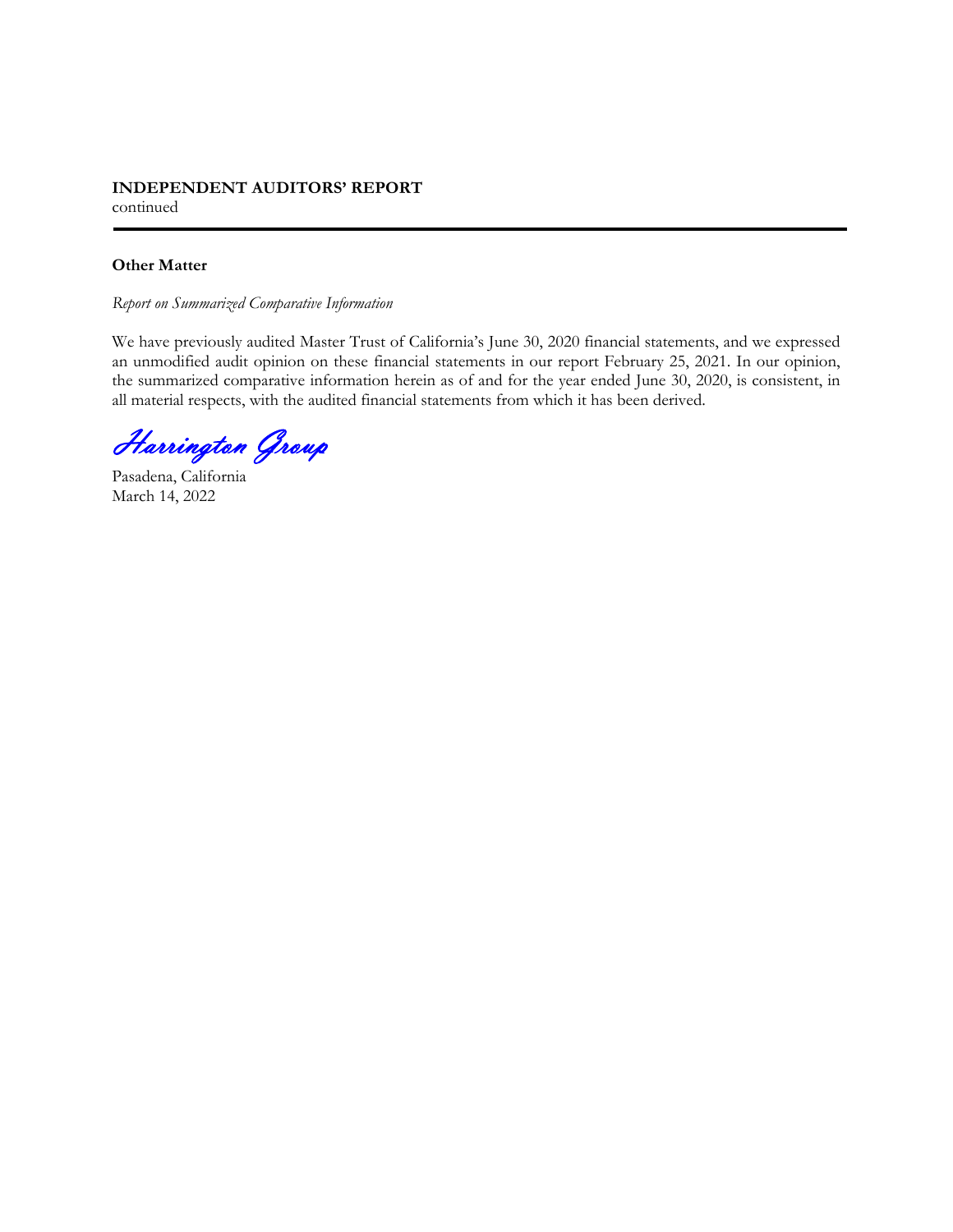# BALANCE SHEET June 30, 2021 With comparative totals at June 30, 2020

|                                               | 2021 |            | 2020 |              |
|-----------------------------------------------|------|------------|------|--------------|
| <b>ASSETS</b>                                 |      |            |      |              |
| Pooled cash                                   | \$   | 3,863,361  | \$   | 771,417      |
| Pooled investments (Note 4)                   |      | 20,368,509 |      | 19,855,005   |
| Accrued interest and dividend receivable, net |      | 38,040     |      | 60,030       |
| Other assets (Note 6)                         |      | 2,727,378  |      | 2,586,293    |
| <b>TOTAL ASSETS</b>                           |      | 26,997,288 | \$   | 23, 272, 745 |
| <b>LIABILITIES</b>                            |      |            |      |              |
| Accrued liabilities                           | \$   | 173,657    | \$   | 241,942      |
| Trust liability attributable to beneficiaries |      | 26,823,631 |      | 23,030,803   |
| <b>TOTAL LIABILITIES</b>                      |      | 26,997,288 |      | 23, 272, 745 |

The accompanying notes are an integral part of these financial statements.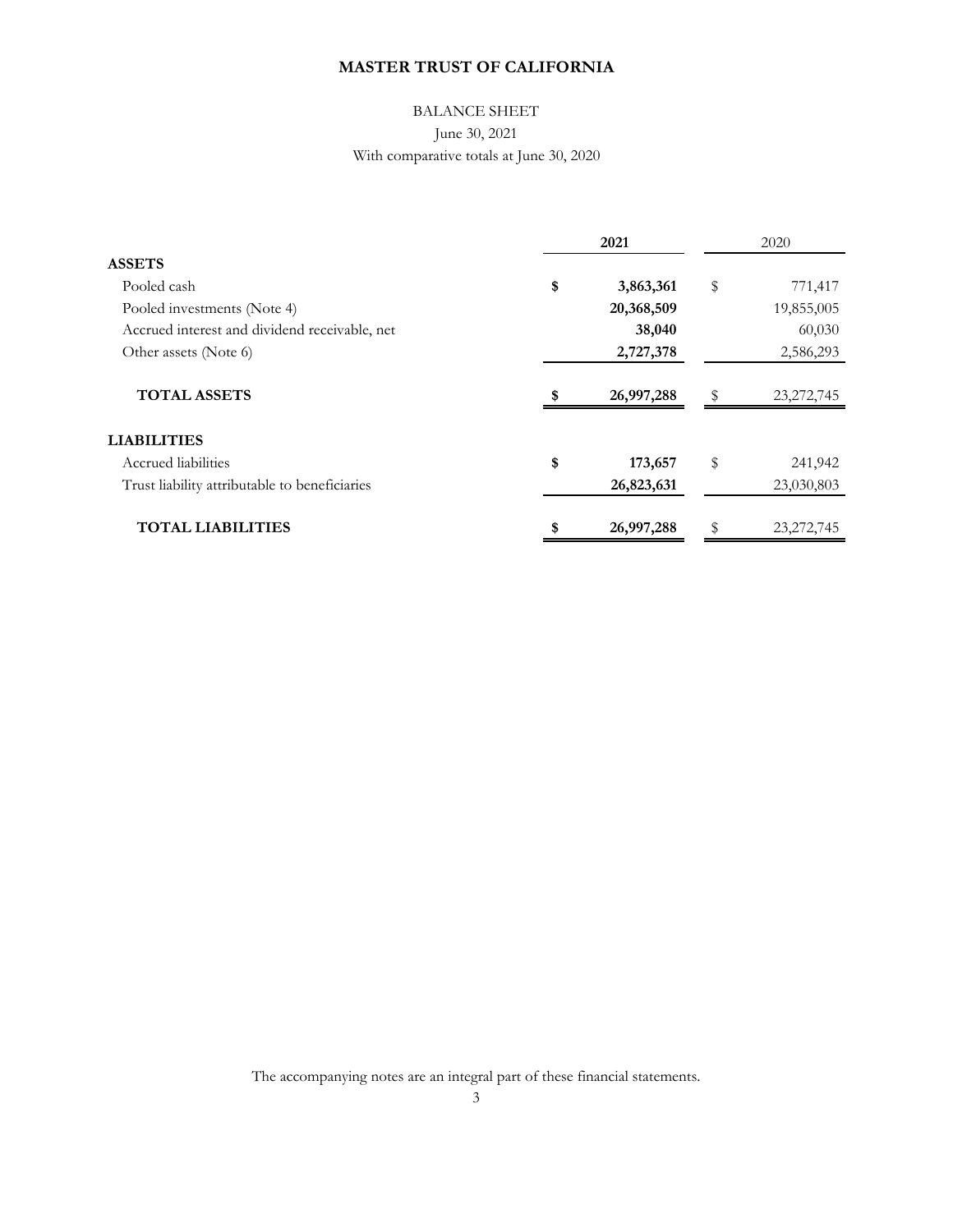## STATEMENT OF TRUST ACTIVITIES For the year ended June 30, 2021 With comparative totals for the year ended June 30, 2020

|                                                          | 2021             | 2020             |
|----------------------------------------------------------|------------------|------------------|
| <b>CAPITAL ADDITIONS</b>                                 |                  |                  |
| Pooled investment earnings (Note 4)                      | \$<br>3,399,137  | \$<br>595,966    |
| Trust deposits                                           | 2,584,249        | 1,153,034        |
| Other investment earnings                                | 11,340           | 10,428           |
| <b>TOTAL CAPITAL ADDITIONS</b>                           | 5,994,726        | 1,759,428        |
| <b>CAPITAL DEDUCTIONS</b>                                |                  |                  |
| Distribution to remainder of beneficiaries               | 689,758          | 119,147          |
| Personal expenses                                        | 660,662          | 881,325          |
| Vehicle expenses                                         | 120,886          | 138,064          |
| Professional expenses                                    | 120,768          | 94,165           |
| Real estate expenses                                     | 41,292           | 90,506           |
| Other deductions from trust corpus                       | 31,448           | 22,676           |
| Total distributions for the benefit of beneficiaries     | 1,664,814        | 1,345,883        |
| Trustee fees                                             | 537,084          | 480,470          |
| <b>TOTAL CAPITAL DEDUCTIONS</b>                          | 2,201,898        | 1,826,353        |
| EXCESS (DEFICIENCY) OF CAPITAL ADDITIONS OVER DEDUCTIONS | 3,792,828        | (66, 925)        |
| TRUST LIABILITY ATTRIBUTABLE TO BENEFICIARIES,           |                  |                  |
| JUNE 30, 2020 and 2019                                   | 23,030,803       | 23,097,728       |
| JUNE 30, 2021 and 2020                                   | \$<br>26,823,631 | \$<br>23,030,803 |

The accompanying notes are an integral part of these financial statements.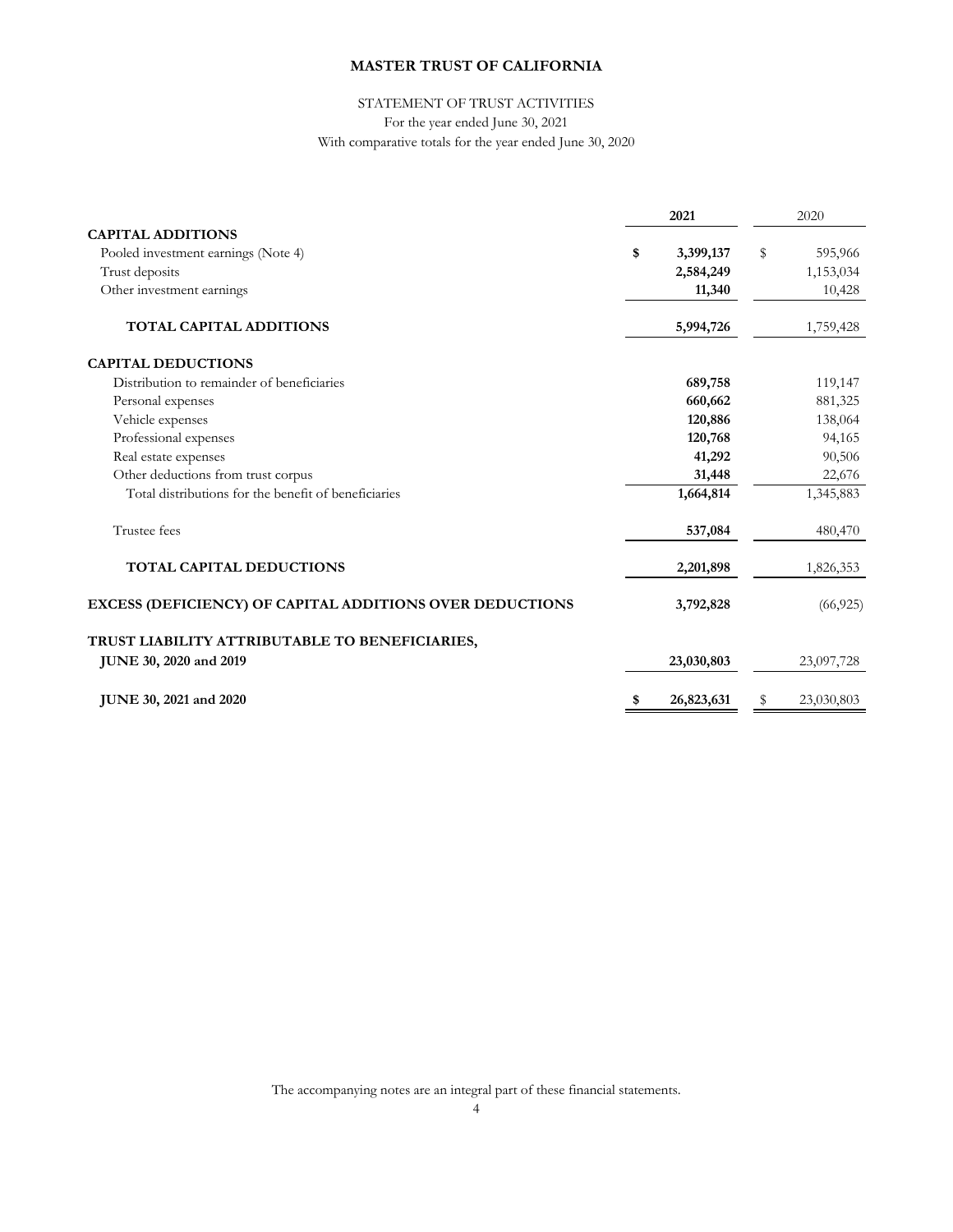## STATEMENT OF CASH FLOWS

For the year ended June 30, 2021

With comparative totals for the year ended June 30, 2020

|                                                            | 2021<br>2020 |             |    |            |
|------------------------------------------------------------|--------------|-------------|----|------------|
| <b>CASH FLOWS FROM TRUST ACTIVITIES:</b>                   |              |             |    |            |
| Change in trust liabilities attributable to beneficiaries  | \$           | 3,792,828   | \$ | (66, 925)  |
| Adjustments to reconcile change in net deficit to net cash |              |             |    |            |
| provided (used) by trust activities:                       |              |             |    |            |
| (Gain) on investments                                      |              | (3,042,670) |    | (217, 120) |
| Reinvested dividends and interest, net of fees             |              | (331, 547)  |    | (249, 111) |
| (Increase) decrease in operating assets:                   |              |             |    |            |
| Other assets                                               |              | (141, 085)  |    | 12,630     |
| Increase (decrease) in operating liability:                |              |             |    |            |
| Accrued expenses                                           |              | (68, 285)   |    | 241,942    |
| NET CASH PROVIDED (USED) BY TRUST ACTIVITIES               |              | 209,241     |    | (278, 584) |
| <b>CASH FLOWS FROM INVESTING ACTIVITIES:</b>               |              |             |    |            |
| Net proceeds from investments                              |              | 2,860,713   |    | 29,560     |
| Accrued interest and dividend receivable, net              |              | 21,990      |    | 54,786     |
| <b>NET CASH PROVIDED BY INVESTING ACTIVITIES</b>           |              | 2,882,703   |    | 84,346     |
| NET INCREASE (DECREASE) IN POOLED CASH                     |              | 3,091,944   |    | (194, 238) |
| POOLED CASH, BEGINNING OF YEAR                             |              | 771,417     |    | 965,655    |
| POOLED CASH, END OF YEAR                                   | \$           | 3,863,361   | S  | 771,417    |

The accompanying notes are an integral part of these financial statements.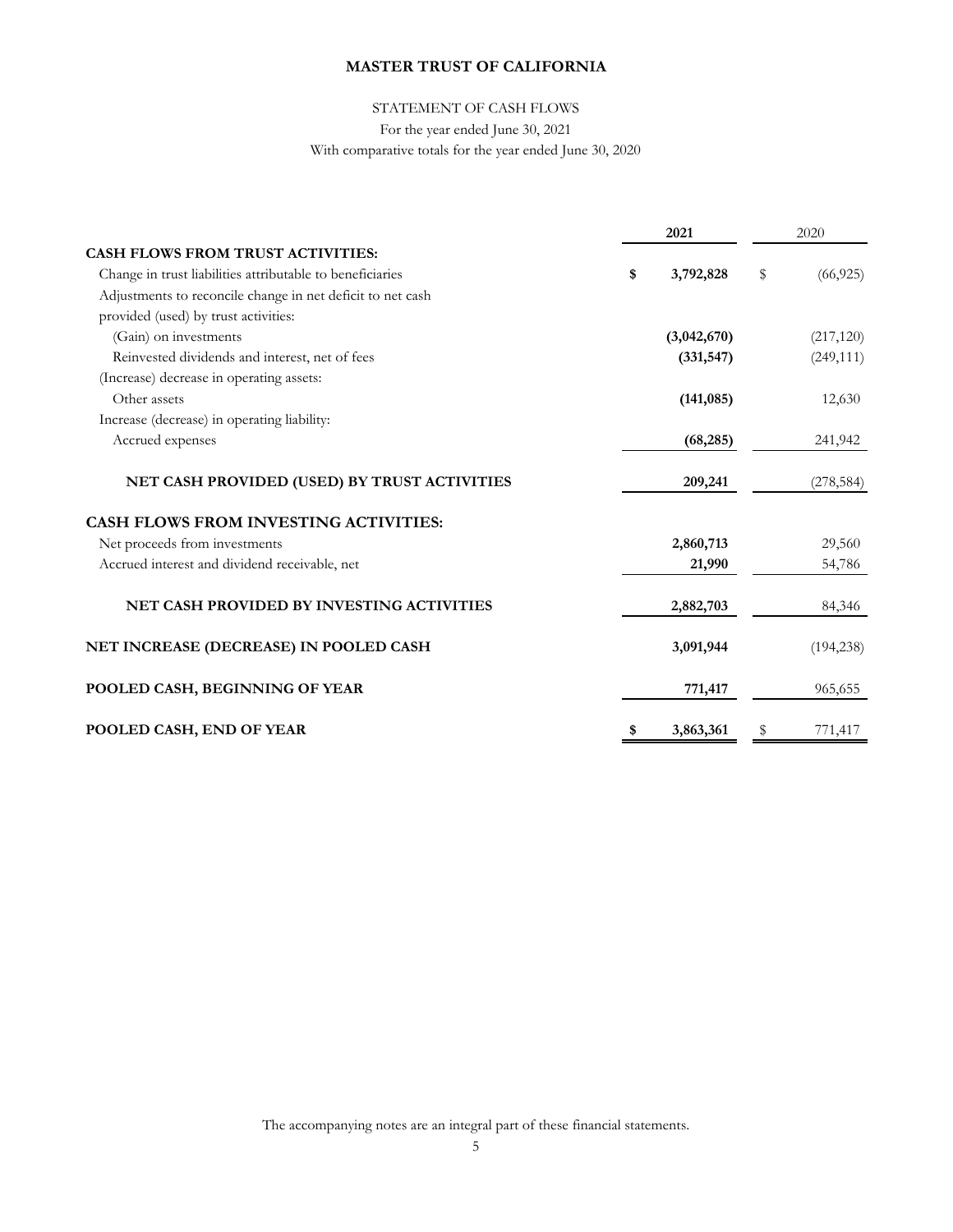## NOTES TO FINANCIAL STATEMENTS

#### **1. Organization**

 Master Trust of California ("Master Trust"), a division of Inland Counties Regional Center, Inc. was established in 1978 by Inland Counties Regional Center, Inc. to receive property from individuals or other entities (trustors) to be administered for the benefit of specified disabled persons (beneficiaries). Property is admitted as a separate trust into Master Trust upon approval of Inland Counties Regional Center, Inc. the trustee, through Master Trust of California Trust Committee; then by direction of a court order, or the execution of a Joinder and Trust Agreement by a Trustor.

 Distribution from a trust is made in accordance with direction by the trustor and are executed by the trustee after approval by the Trust Committee. Termination of a Trust Agreement will occur upon the death of the beneficiary, depletion of the trust assets, according to court order, or at the discretion of the trustor if provided for in the Trust Agreement.

 These financial statements present only Master Trust and do not include any financial information of the Inland Counties Regional Center, Inc. as of June 30, 2021 and 2020.

#### **2. Summary of Significant Accounting Policies**

 A summary of the significant accounting policies applied in the preparation of the accompanying financial statements is as follows:

## **Basis of Presentation**

 The accompanying financial statements have been prepared on the accrual basis of accounting, which presents the assets and trust liabilities attributable to beneficiaries.

#### **Pooled Cash**

Master Trust has defined pooled cash as cash in banks and other investment accounts.

 Master Trust places their cash investments with high credit quality financial institutions. At times, such investments may be in excess of the Federal Deposit Insurance Corporation insurance limit. Master Trust has not incurred losses in such accounts and believes it is not exposed to any significant credit risk on cash.

#### **Pooled Investments**

 Master Trust values its pooled investments at fair value. Realized and unrealized gains or losses (including investments bought, sold, and held during the year) are reflected in the Statement of Trust Activities as pooled investment earnings.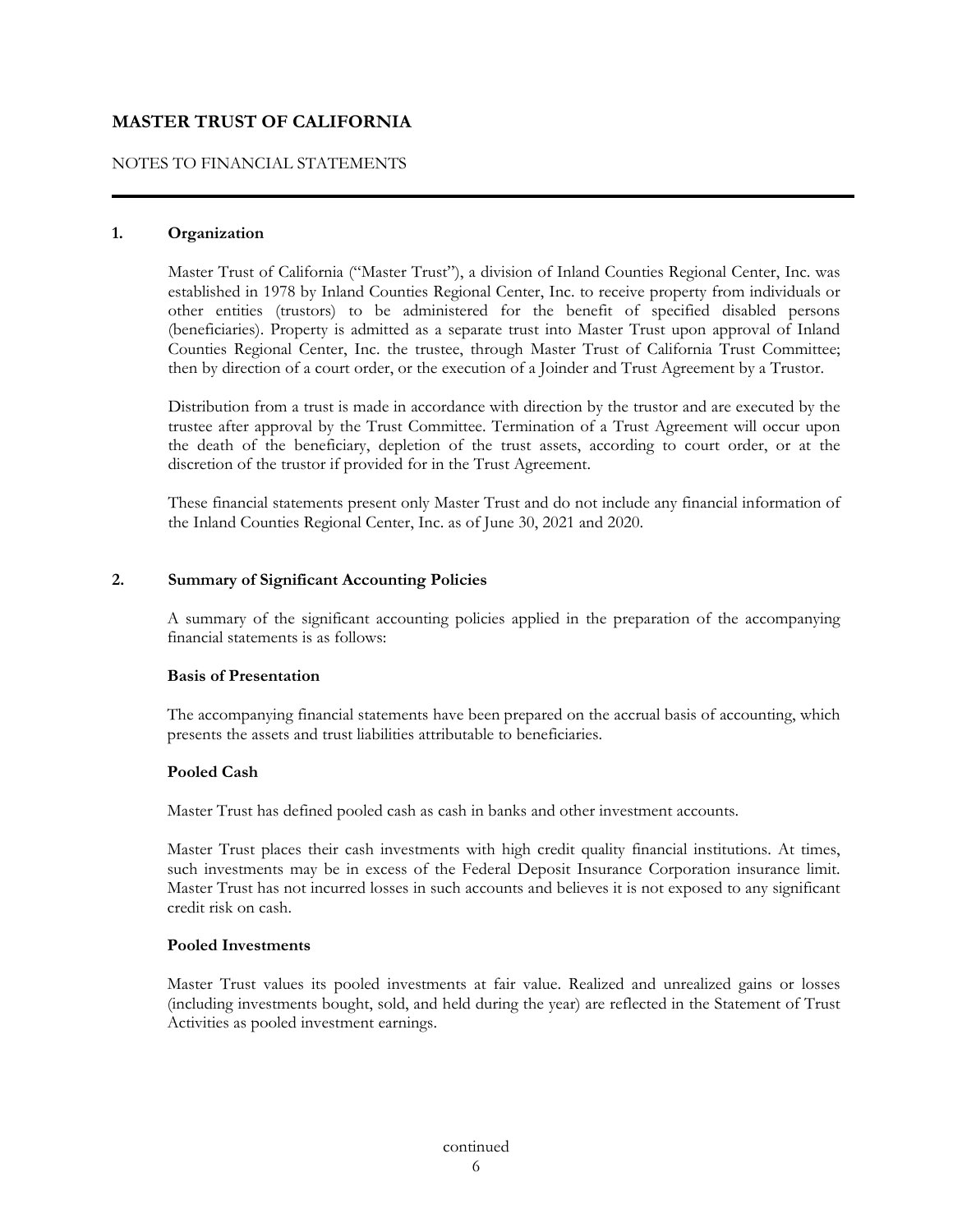## NOTES TO FINANCIAL STATEMENTS

#### **2. Summary of Significant Accounting Policies**, continued

 Master Trust's investments are exposed to various risks such as market, interest rate, and credit risks. Due to the level of risk associated with such investments and the level of uncertainty related to changes in the value of such investments, it is at least reasonably possible that changes in risks in the near term could materially affect investment balances and the amounts reported in the financial statements.

 Master Trust manages its exposure to market risk by diversifying its investments. Exposure to credit risk is managed by investing in fixed income investments with a rating of "A" of higher and no more than 10% of the investment shall be rated below investment grade "BBB", as determined by ratings by Moddy's or Standard & Poor's. Exposure to interest rate risk is managed by purchasing a combination of short-term and long-term investments.

#### **Fair Value Measurements**

 Generally accepted accounting principles provide guidance on how fair value should be determined when financial statement elements are required to be measured at fair value. Valuation techniques are ranked in three levels depending on the degree of objectivity of the inputs used with each level:

Level 1 inputs - quoted prices in active markets for identical assets Level 2 inputs - quoted prices in active or inactive markets for the same or similar assets Level 3 inputs - estimates using the best information available when there is little or no market

Master Trust is required to measure certain investments at fair value. The specific techniques used to measure fair value for the financial statement element is described in the notes below that relates to the element.

#### **Other Assets**

Other assets are stated at fiduciary acquisition value. Fiduciary acquisition value is the fair value as of the date the asset is received into the trust or the cost basis if the asset is purchased. Other assets consisted of assets held by the respective trust at the instruction of the trustor or direction of the trustee.

#### **Capital Additions and Deductions**

Capital additions and deductions in the statements of trust activities and trust functional deductions are connected directly to Master Trust's primary functions as mentioned in Note 1. Trust deposits are mainly cash and property received from individuals or other parties for the benefit of specified disabled persons (beneficiaries). Investment earnings are mainly investment income and other revenues generated from the beneficiaries' assets which are administrated by Master Trust.

 Distributions are mainly return of assets to the beneficiaries for their personal needs and payments to third parties on behalf of the beneficiaries that are made in accordance with the Trust Agreement. Trustee fees are used by Master Trust for the administration of the trusts.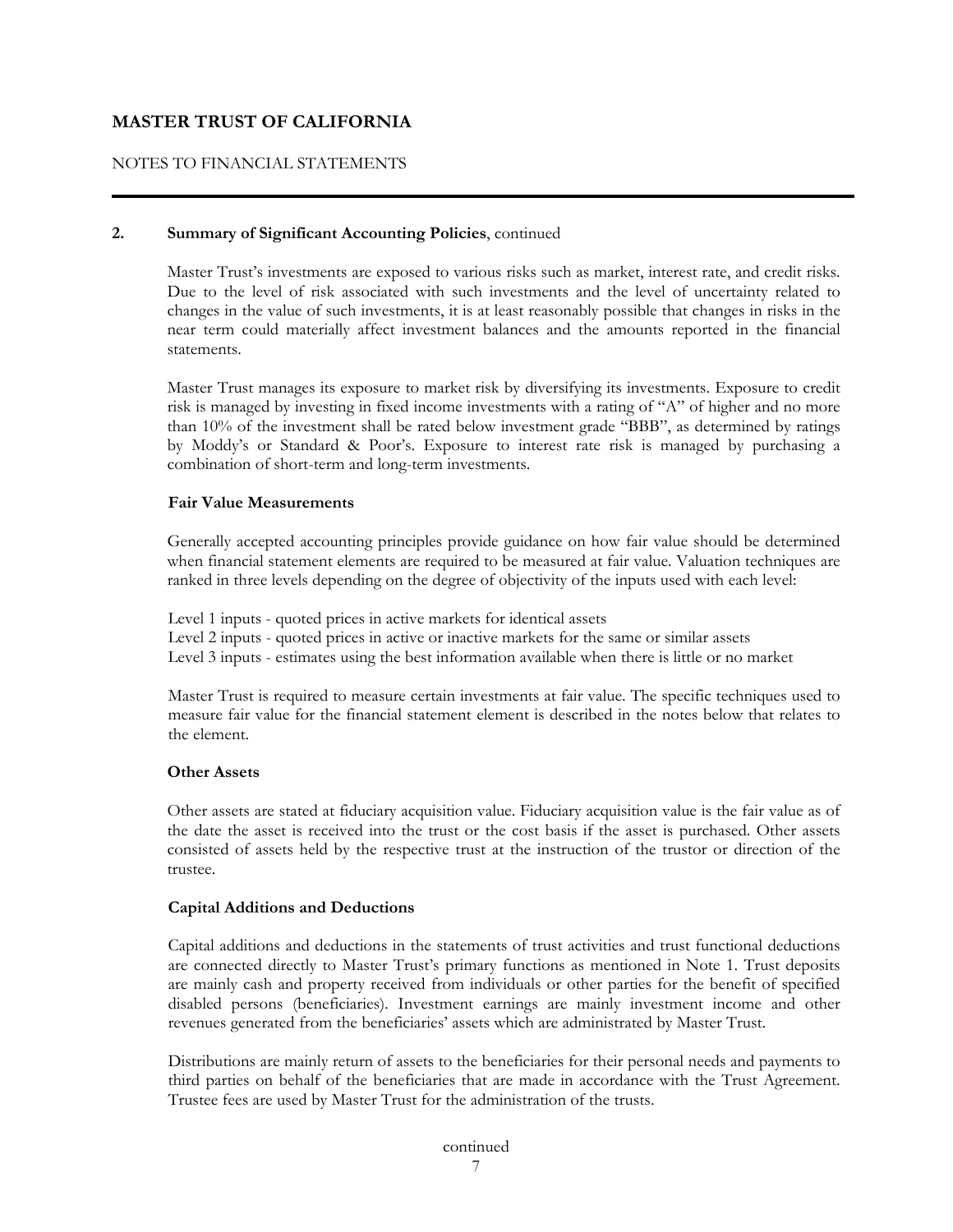## NOTES TO FINANCIAL STATEMENTS

#### **2. Summary of Significant Accounting Policies**, continued

#### **Income Taxes**

Federal and state income tax returns are prepared for separate trusts as necessary.

#### **Use of Estimates**

 The preparation of financial statements is in conformity with accounting principles generally accepted in the United States of America and requires management to make estimates and assumptions that affect reported amounts of assets, liabilities, capital additions, and capital deductions as of the date and for the period presented. Actual results could differ from those estimates.

#### **Subsequent Events**

 Management has evaluated subsequent events through March 14, 2022, the date which the financial statements were available for issue. No events or transactions have occurred during this period that appear to require recognition or disclosure in the financial statements.

#### **3. Liquidity and Availability of Resources**

As of June 30, 2021, the following table shows the total financial assets held by Master Trust and the amounts of those financial assets that could be readily available within one year of the balance sheet date to meet capital deductions.

| Pooled cash-                                                 | \$ 3,863,361  |
|--------------------------------------------------------------|---------------|
| Pooled investments                                           | 20,368,509    |
| Accrued interest and dividend receivable, net                | <u>38,040</u> |
| Assets available to meet capital deductions within one year. | \$24,269,910  |

#### **4. Pooled Investments**

Pooled investments at June 30, 2021 consist of the following:

| Equities               | \$12,165,797 |
|------------------------|--------------|
| Fixed income           | 8,046,620    |
| Certificate of deposit | 156,092      |
| Total                  | \$20,368,509 |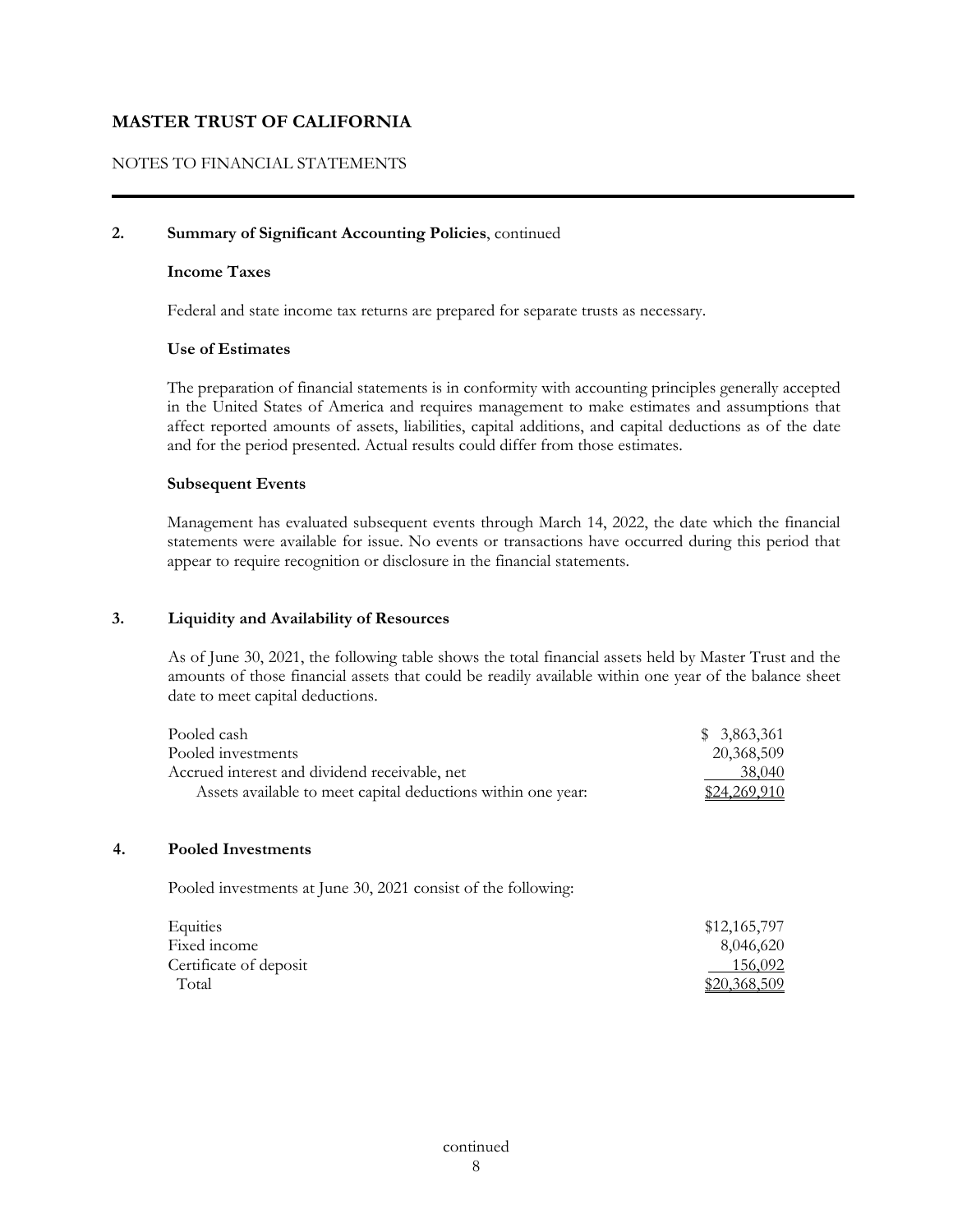## NOTES TO FINANCIAL STATEMENTS

#### **4. Pooled Investments**, continued

The following table summaries the maturity of investments with stated maturity dates:

| Due in one year or less    | \$4,459,462 |
|----------------------------|-------------|
| Due from one to five years | 3,587,158   |
| Total                      | \$8,046,620 |

Pooled investment earnings for the year ended June 30, 2021 consist of the following:

| Interest income              | 265,236   |
|------------------------------|-----------|
| Dividend income              | 174,073   |
| Realized gain on investments | 903,999   |
| Unrealized gain investments  | 2,138,671 |
| Investment fees and charges  | (82, 842) |
| Total                        |           |

#### **5. Fair Value Measurements**

The table below presents the balances of assets measured at fair value at June 30, 2021 on a recurring basis:

|                            | Level 1      | Level 2            | Level 3 | Total        |
|----------------------------|--------------|--------------------|---------|--------------|
| Equities                   |              |                    |         |              |
| Domestic common            |              |                    |         |              |
| and foreign stock          | \$3,659,340  | \$                 | \$      | \$3,659,340  |
| Mutual funds - equity      | 5,153,849    |                    |         | 5,153,849    |
| Exchange traded            | 3,352,608    |                    |         | 3,352,608    |
| Total equities             | 12,165,797   |                    |         | 12, 165, 797 |
| Fixed income               |              |                    |         |              |
| Municipal bonds            |              | 861,857            |         | 861,857      |
| Corporate bonds            |              | 2,979,508          |         | 2,979,508    |
| U.S. government securities |              | 371,589            |         | 371,589      |
| Mutual funds - fixed       | 3,833,666    |                    |         | 3,833,666    |
| Total fixed income         | 3,833,666    | 4,212,954          |         | 8,046,620    |
|                            | \$15,999,463 | <u>\$4,212,954</u> |         | \$20,212,417 |

 The fair value of equities and fixed income are measured on a recurring basis using quoted prices for identical assets in active markets (Level 1 inputs) and quoted prices in active markets for the same or similar assets (Level 2 inputs).